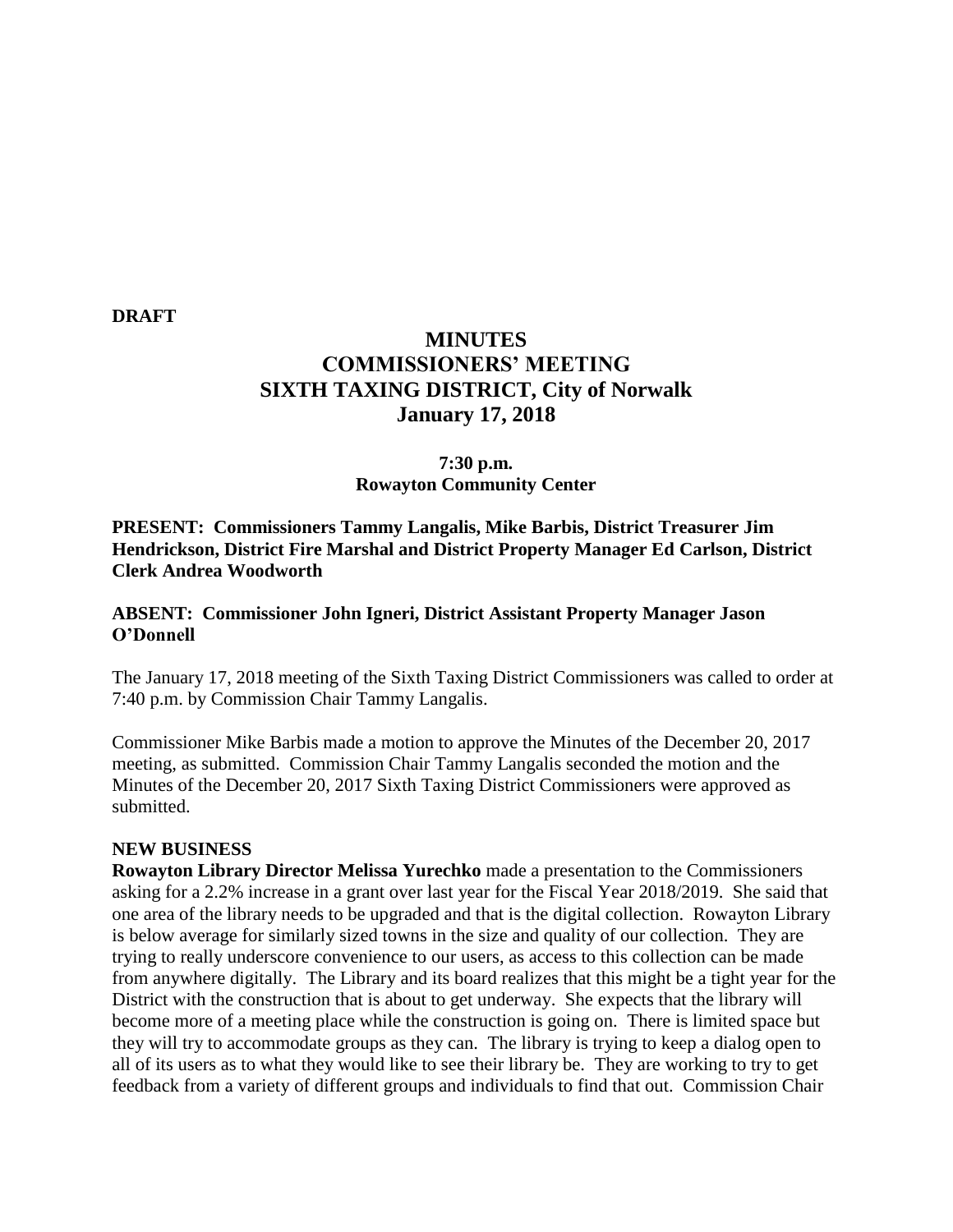# **MINUTES – January 17, 2018 Page Two**

Tammy Langalis asked if Rowayton Library has talked with the school librarians to see if there is, or can be, any crossover with the library. Melissa said that the Rowayton School PTA has a working group that is asking each grade to communicate their top needs. Our library and the Rowayton School Library are working together so that they can fulfill those needs. Our library can act as consultants to the Rowayton Library and that seems to be working well. Melissa was asked if people are still dropping kids off as much at the library now that the school construction is over. Melissa said that they aren't doing that as often and that the Rowayton Library can accommodate more kids in the library to do their homework. She said that the ones that are there are quiet and they're working. It's really quite amazing.

The Commissioners thanked Melissa for her presentation which is represented in a handout given to the Commission.

## **OLD BUSINESS**

**Commission Chair Tammy Langalis** said that there had been a break in at the Rowayton RR Station House between 10 p.m. and 1 a.m. on New Year's Eve. A few cars were rifled. A huge mess was made in the station house. They basically had nothing much to steal. We have video surveillance there and the video has been turned over to the police. They did take a TV, some Gatorade and energy bars. Metro North was alerted. Hopefully the police will be able to identify the culprits.

**Commissioner Mike Barbis** gave an update on the planned construction project which seems to be on everyone's mind. He said that there were some problems with the legal contract with the contractor. Ed Kweskin was brought in to review the contract. He made some changes. It has now been sent to the contractor and is expected back in a few days. The final plans have been reviewed and signed off on. They're ready to be picked up by the contractor.

**District Treasurer Jim Hendrickson** reminded us that we still have a loan in this fiscal year's budget to draw on. The line of credit obtained through the Fairfield County Bank local branch will be ok'd on Monday. Mr. Barbis said that there will be no up front money that we owe. There are still about 5 things to be decided on about the full project. We're getting there but we are all frustrated that it is so going so slowly. We haven't decided on a date on which to cut off scheduling for the Community Center. The RCA has its annual meeting in February but they will have a back up plan in mind in case the Moose Room is not available.

**Commission Chair Tammy Langalis** said that she had received a lot of complaints from residents about the people who have driven on the school field to get their cars near the pond when it was cold enough to have ice to skate on. DPW either has or will put the chain prohibiting this activity back up. We need to encourage our residents at every opportunity to not park on the school field. Some damage has been done to the field. While it is not officially our property, we would like to encourage that the rules be followed. We're hoping that DPW (or Rec and Parks) will also put up a sign prohibiting driving on and parking on the school field.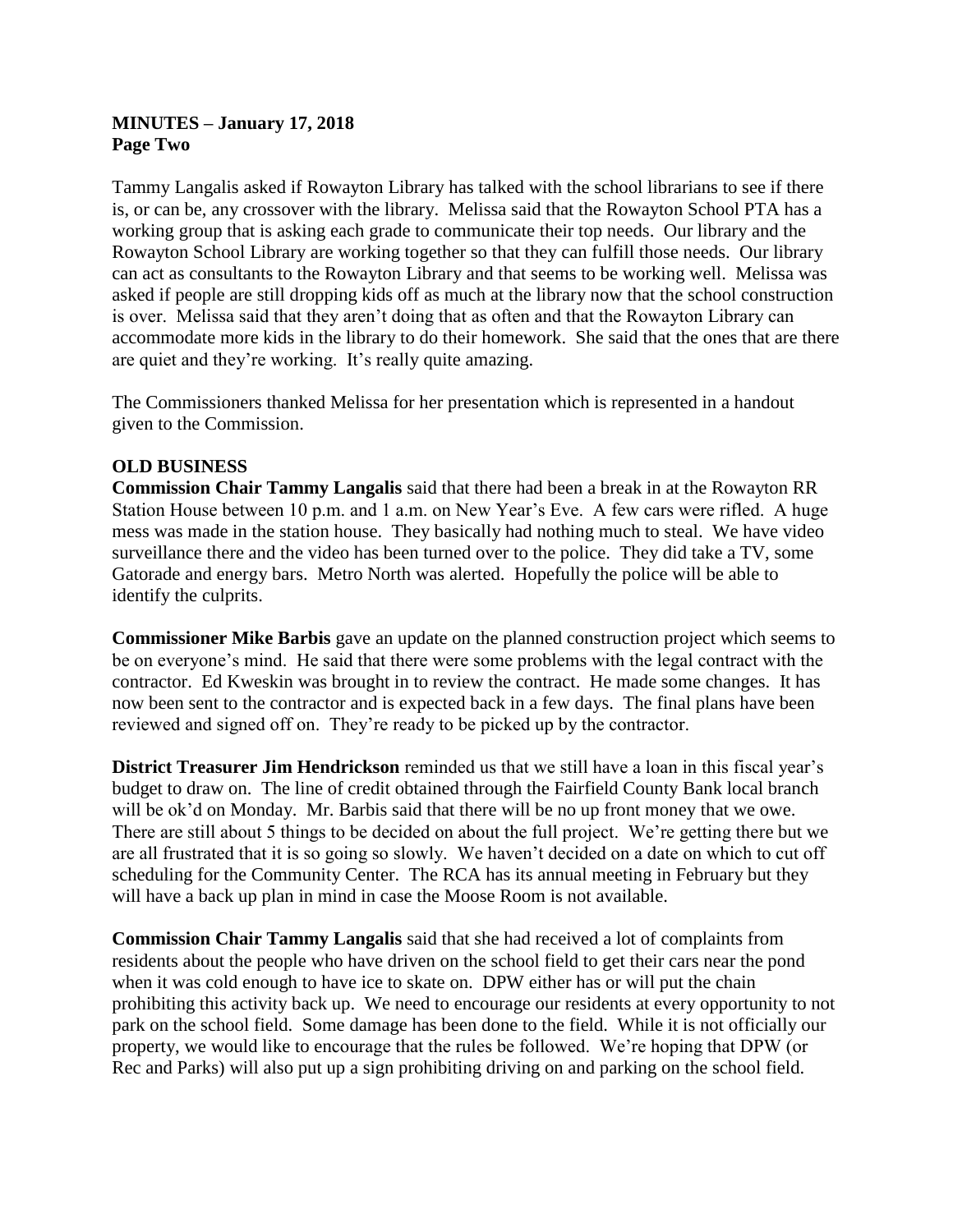**MINUTES – January 17, 2018 Page Three**

# **Sixth Taxing District Treasurer's Narrative Report Commissioners' Meeting January 17, 2018**

### **Handouts to Commissioners\*;**

- Budget v Actual report as of December 31, 2017 for FY 17-18
- Treasurer's Report of Bank Balances as of December 31, 2017
- Capital Funds Project Balances report
- Community Center Capital Projects report
- Report of Bills Paid in December 2017

### **Comments on Reports:**

- **District Budget v Actual Report for FY 17-18**
	- Our expenses are currently at 49% of the budgeted expenses.
	- Our income is at 44% of the budgeted income for FY 17-18

#### **Events:**

- The new budget for FY 18-19 has been completed and is under review by the District Treasurer.
- A public budget meeting has been scheduled for Wednesday, February 21 at 7 p.m.

**\***Please note, these are preliminary drafts and not final audited reports. (Statistical reports will be added at the end of the Minutes).

**District Treasurer Jim Hendrickson** said that a line of credit to cover the overage of estimates for construction is being put in place. As a reminder, there will be a public budget meeting at 7:00 p.m. on Wednesday, February 21, before the regularly scheduled Commissioners' Meeting.

On the subject of the RR parking permits, Mr. Hendrickson said that we have sold 480 permits. There are 123 on the Wait List. People are not giving up their permits as often as they did in the past. Speculation is that since the permits are now paid for a month at a time, that it is easier to keep the permit at \$30/month than to have to make the decision to keep the permit and pay the yearly fee as was the case in the past. The last count of daily parkers was 57. Many of those may have been because of holiday activity. Almost everyone is using smart phones or credit cards to pay for daily parking. We have a hard core of about 13 cars whose owners owe the district for overdue parking fees.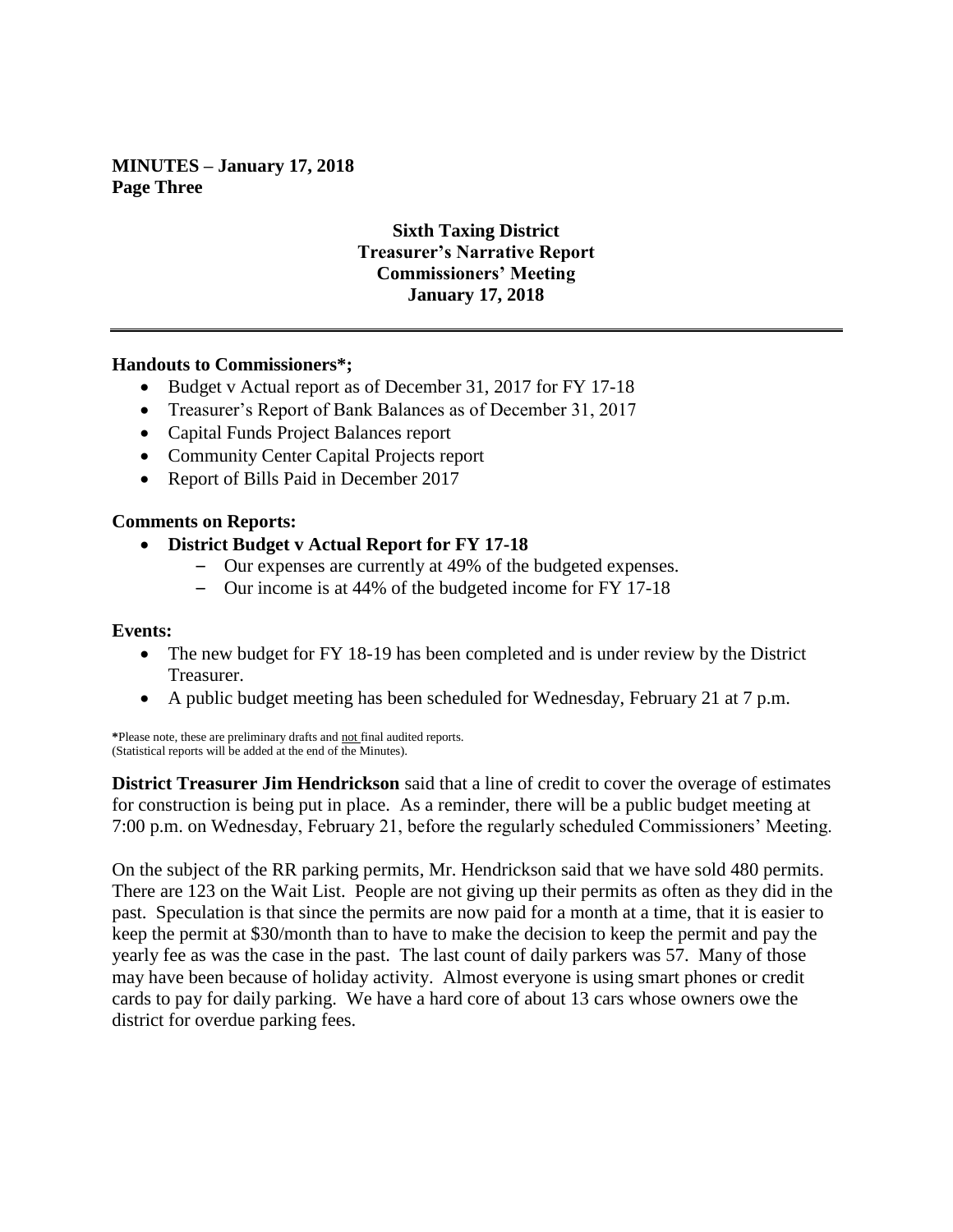**MINUTES – January 17, 2018 Page Four**

# **Sixth Taxing District Commissioners' Meeting Train Station Parking Update January 17, 2018**

### **Overall assessment:**

- All processes are now working well.
- One technical issue remains permits paid for after Parkmobile runs the AutoPay cycle on the 25th of each month were not being transmitted to the enforcement vendor. The enforcement vendor implemented a workaround and a permanent fix is to be implemented this month. Commuters have not experienced any impacts from this since the workaround was implemented.
- Commuter emails and calls have settled down substantially; top reasons for calls and emails are:
	- Commuter error resulting in ticket for not paying; errors include entered wrong plate at pay station, paid on phone app several hours after parking, didn't enter loaner car on permit
	- Permit set up issues and questions; how to add plate, how to update credit card info.
- The enforcement crew is using the technology well; errors for O vs 0 down substantially
- We have a list of about 10 vehicles with multiple overdue NOT PAID violations which we will tow on sight, but they have all stayed away.

## **Permits:**

- Active (i.e. paid) permit count stands at about 480 and wait list has 123 names
- Permit turnover has slowed to 1 -2 per month, down dramatically from 40-50 per year or 3- 4 per month in prior years. Only 10 names have been pulled from the wait list since July 1; those were offered permits last week.

## **Wait List:**

| Total number on original wait list (May 2017) | 194  |
|-----------------------------------------------|------|
| Original names that applied online            | 105  |
| Original names offered a permit to date       | 65   |
| Original names still on wait list             | 40   |
| New Names applying online                     | 83   |
| Current wait list total                       | 123. |

Wait time with turnover  $\omega$  2 per month=61 months:  $\omega$  per month =31 months. Some people may not pay when offered a permit and if people are automatically renewing but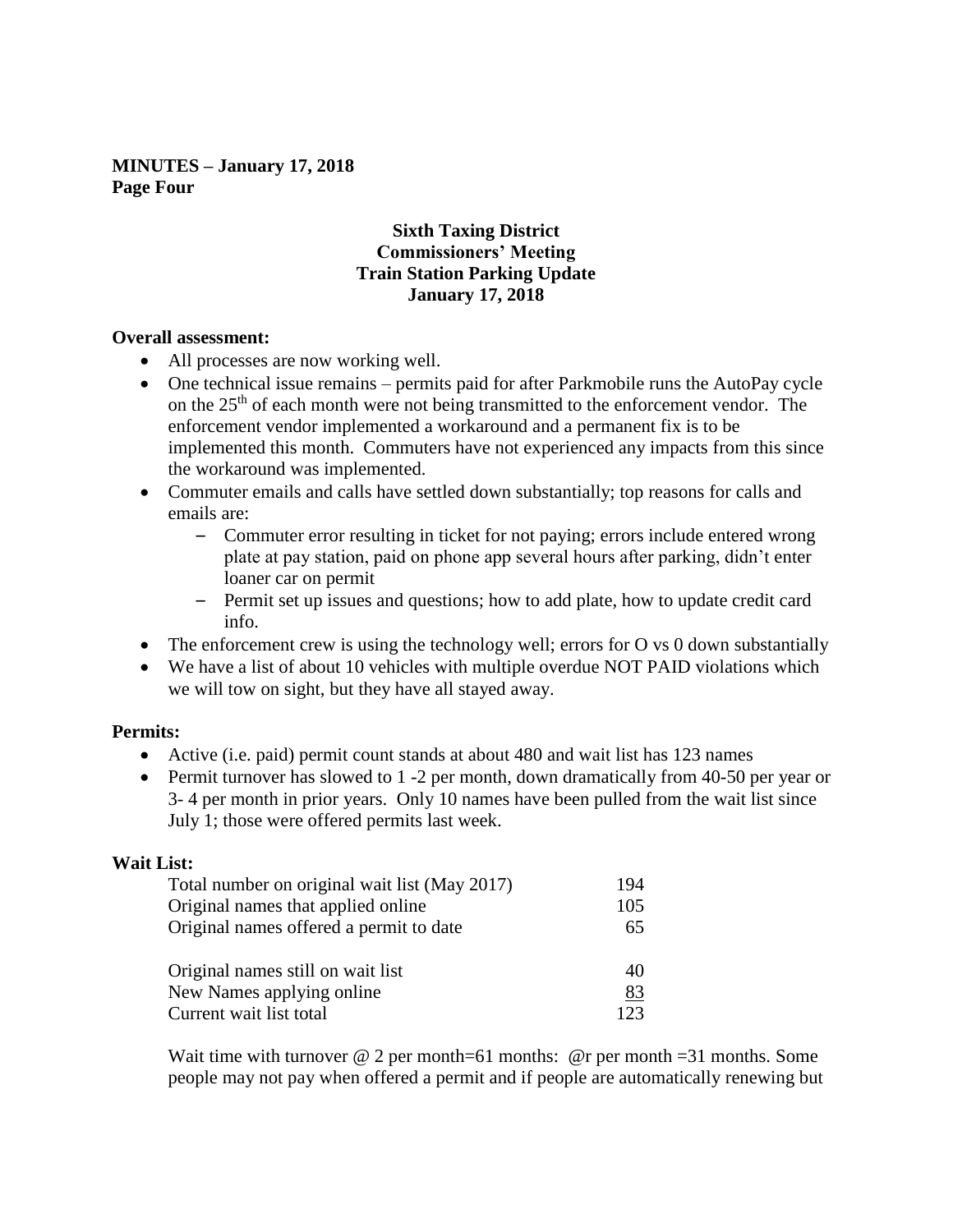## **MINUTES – January 17, 2018 Page Five**

not using their permits, we can simply issue more permits.

# **Daily Parking:**

- Between November 1 and January 12, we averaged 57 daily parkers per day up from 45 after Labor Day. The holidays likely impacted this with permit users on vacation and more occasional users filling the lots. Since January 1, 23 have returned 45 daily average.
- Most daily parkers (63%) use the smart phone app rather than the pay station.
- Almost all daily parking transactions are with plastic; only 1-2 people per day pay with cash

## **Enforcement:**

• Since November 1 the crew has issued 299 tickets or warnings or an average of 6 per day.

| <b>Warnings</b>             | 13  | <b>Mostly tow warnings</b>                                   |
|-----------------------------|-----|--------------------------------------------------------------|
| <b>Issued and Paid</b>      | 88  | \$1760 in fines plus \$140 in late fees (\$10 after 30 days) |
| <b>Issued and Open</b>      | 99  | About half over 30 days old and now subject to late fee      |
| <b>Issued and Dismissed</b> | 99  | Most commuter errors but some enforcement errors             |
| <b>Total</b>                | 299 |                                                              |

- Over 80% of tickets are for NOT PAID (83%) with the balance for NO PARKING ZONE (5%), TAKING TWO SPACES (5%), and TOW WARNING (7%).
- We have implemented the new scofflaw policy discussed in September
	- A vehicle is subject to towing if it has three or more unpaid tickets and at least one of those unpaid tickets was issued at least 30 days ago.
	- All tickets must now be paid online paying by check no longer an option
	- New printed electronic tow warning is recorded in the system and replaces manual windshield notice
	- Enforcement crew will be alerted when one of these vehicles is encountered so it can be towed the same day by calling Ed
	- District is maintaining a hot list of scofflaws to be towed on sight
	- The tow warnings have triggered ticket payments, but we still have about 10 hardcore scofflaws have simply quit using the lot.

**Commission Chair Tammy Langalis** said that there is very tight control on cleaning out the machine of any cash and there has been very little. Most transactions are by credit cards.

**Commissioner Chair Tammy Langalis** said that we have used the same auditor for many years. It cost us \$600 to advertise for an RFP for auditors' bids in each of the last few years. They are proposing to extend the current auditors to a three year contract. Mr. Hendrickson explained it this way: "To waive issuance of an RFP to solicit bids and authorize an extension of the audit engagement with the District's current auditors. The Treasurer has been satisfied with the work done by PKF O'Connor Davies and switching auditors would involve start up time (and likely associated costs) to familiarize a new auditor with our processes".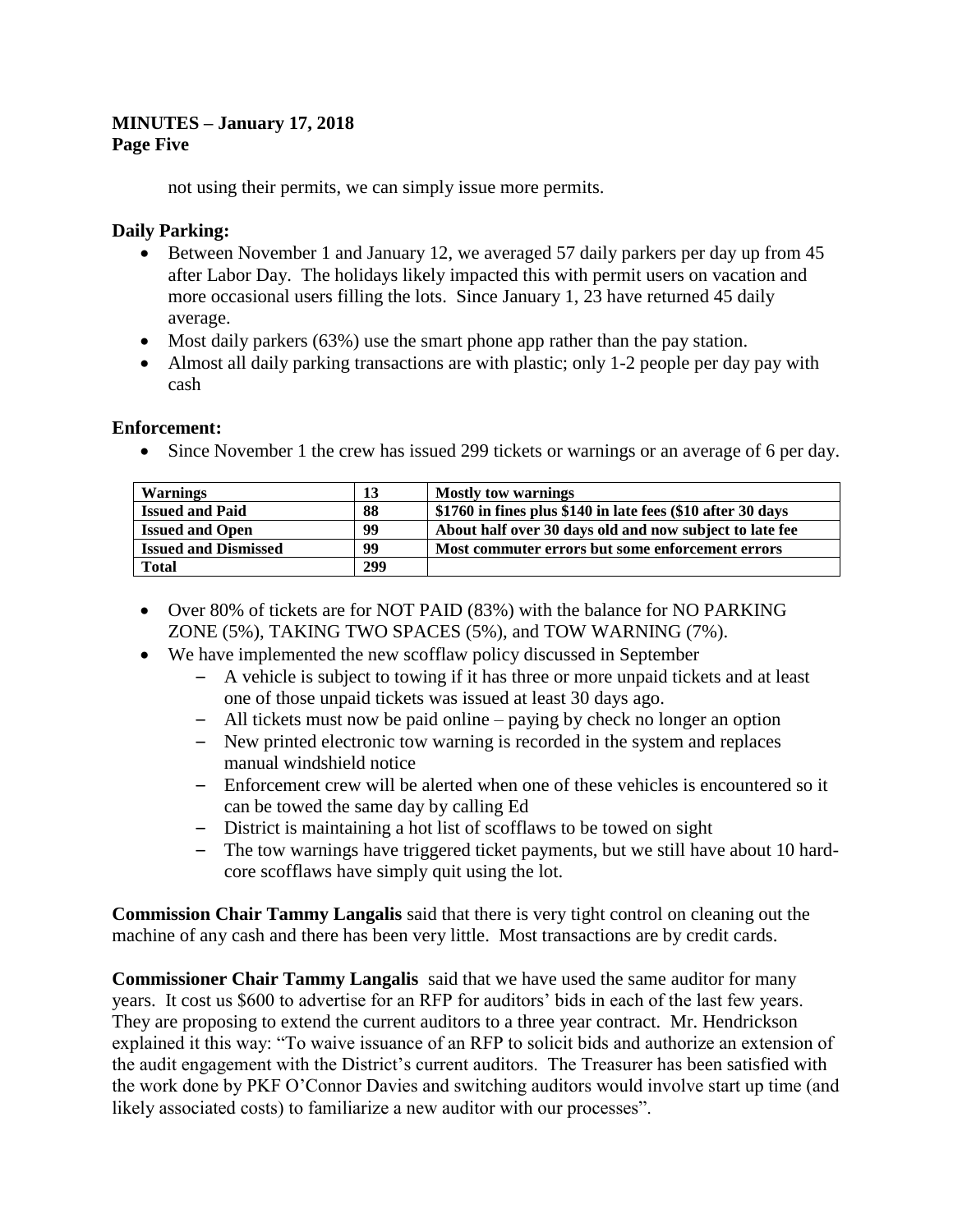# **MINUTES – January 17, 2018 Page Six**

As a result, **Commission Chair Tammy Langalis** made the following motion: "I, Chairwoman Langalis, move to approve engaging PKF O'Connor Davies as the District auditors for the fiscal years ending June 30, 2018, 2019 and 2020 for annual fees of \$14,475, \$14,900, and \$15,350 respectively".

**Commissioner Mike Barbis** seconded the amendment and it was approved unanimously.

| <b>District Fire Marshal</b>         | December 2017 | <b>Ed Carlson</b>           |
|--------------------------------------|---------------|-----------------------------|
| <b>Type of Activity</b>              | <u>#</u>      | # Man Hours                 |
| <b>Blasting Permits</b>              | ***           | ***                         |
| <b>Blasting Site Inspections</b>     | ***           | ***                         |
| Building inspections                 | 2             | 3                           |
| Clerical (office) work               |               | 19                          |
| <b>Fire Marshal Conferences</b>      | ***           | ***                         |
| <b>Career Development Training</b>   |               | 4                           |
| Investigations                       |               |                             |
| Meetings: District Monthly           |               |                             |
| <b>FNHFMA</b>                        |               | 2                           |
| (Other) Plan Review                  |               | $\mathcal{D}_{\mathcal{A}}$ |
| (Other) Temporary structure permit   |               |                             |
| (Other) Observed Roton MS Fire Drill |               |                             |
|                                      |               | Total Man Hrs. 34           |

Remarks: I am researching to change to a new fire incident reporting and inspection software vendor.

There has been an increase in the number of fires resulting from improper disposal of fireplace/woodstove ashes throughout CT. Asking everyone to use the proper materials to dispose of ashes.

The state is going to be adopting new 2015 codes in July.

| <b>District Property Manager</b> | <b>January 17, 2018</b> | <b>Ed Carlson</b> |
|----------------------------------|-------------------------|-------------------|
|                                  |                         |                   |

## **Community Center:**

- **1.** The building fared well during the recent cold spell.
- **2.** The new sander performed well during the last snowstorm.
- **3.** I am looking into purchasing some portable electric heaters if the heat goes off in a building.